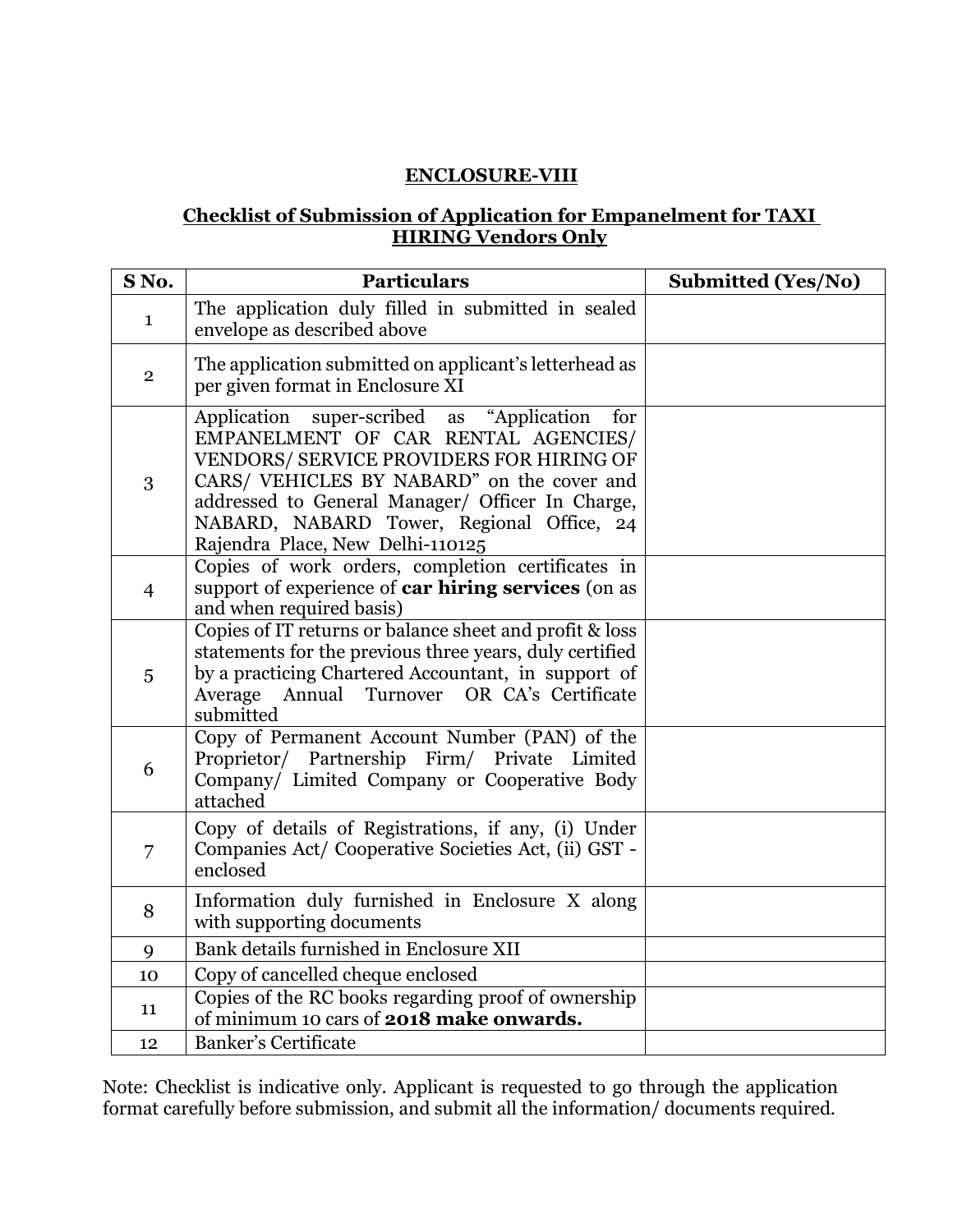#### **Enclosure – IX**

### **General description of works / Terms & Conditions**

- 1. Hiring of cars at NABARD, New Delhi located at NABARD Tower, 24, Rajendra Place, New Delhi-110008 for local as well as outstation trips/ tours.
- 2. The cars provided by you will be maintained neat and tidy and will have proper upholstery. The bank may return the vehicles or levy a penalty of 20% of bill value for non-compliance. The agency will also ensure that the cars are maintained in good running condition and in case of any breakdown during mid-way, the agency will arrange for a substitute vehicle to drop the officials at the destination at no extra cost.
- 3. The cars will be provided with mineral water bottles (of reputed brands like Bisleri, Aquafina, or Kinley), newspaper (English) and hand towels / boxes of paper napkins.
- 4. The cars will have all necessary documents like copies of RC book, Insurance, Pollution Under Control Certificate, Other Certificates and necessary Permit, etc. while on duty.
- 5. The drivers will be well trained/ experienced/ dressed in uniform and in possession of valid driving license and mobile telephone.
- 6. Drivers will always be available with the cars and would not proceed for lunch etc., without obtaining permission of the concerned officials.
- 7. The drivers will carry proper placards (made of fibre or sturdy material) indicating clearly the name of the officials and organization etc., when they proceed to the airport / railway station for receiving the officials. The agency should invariably communicate the name of the driver/ his mobile number and vehicle number to the concerned official(s) and booking officer at New Delhi RO well in advance.
- 8. Booking of cars will be done by authorized officials.
- 9. The duty-slip will be invariably signed by the officials using cars and opening/ closing kilometers, Time and place where the vehicle is relieved by the official must be indicated. The bills will not be settled unless the signed duty slip is attached with.
- 10. All the incidental charges like parking charges, toll charges, etc., will be borne by agency and included in the relevant bills.
- 11. In case of outstation tours, drivers should carry sufficient cash/fuel card etc., and on no account the officials using the cars be made to pay for any amount towards fuel charges/toll charges/parking charges. Also the fuel tank should be filled up before reporting for duty. On no account should the vehicle be stopped during visits at petrol pumps to fill up.
- 12. On receiving the booking you will immediately contact the user through SMS indicating that their booking is with you. Also, one SMS and phone call confirming the vehicle and driver details etc. will be made on the day of travel at least 08 hours prior to the scheduled time.
- 13. The bills will be raised on a monthly basis and would be settled normally within a period of 10 working days. All payments will be made through e-payments after due statutory deductions.
- 14. The agency will ensure that the vehicles reach at the desired destination well in advance and that all the drivers and other staff are polite and prompt in their behavior /dealing.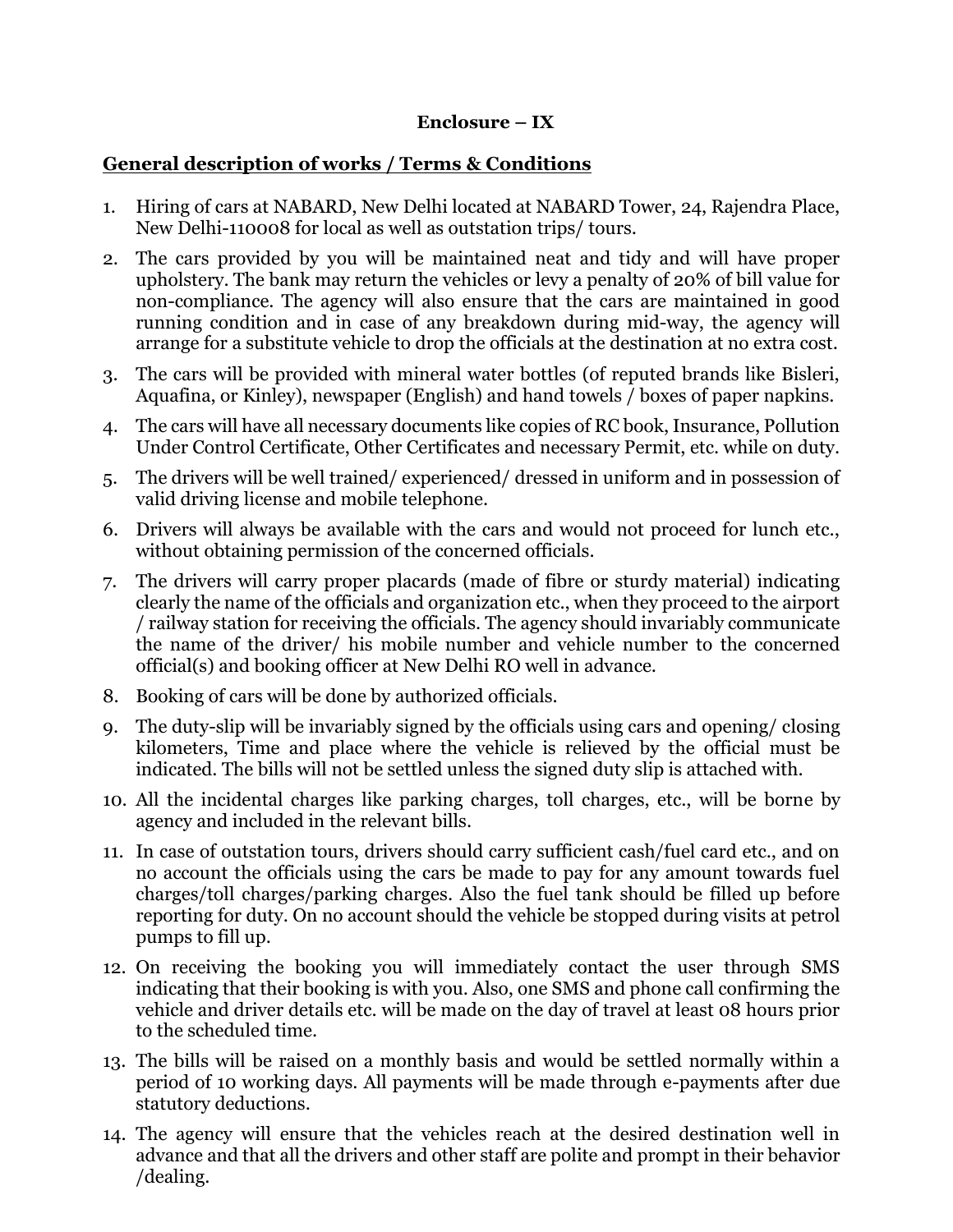- 15. For deficiency in services and serious inconvenience caused to the Bank and its officials or to those for whom Bank directs to provide services, penalty not exceeding 10% of the estimated bill for the relevant instance will be imposed. However, the Bank will impose the penalty after giving due notice. In case of dispute, the OIC's verdict will be final and binding. It will be the sole responsibility of the contractor to provide taxis / vehicles as and when requisitioned by the Bank during night / early morning without prejudice. Any delay will attract penalty as deemed fit by the Bank.
- 16. The agency will ensure and comply with all the regulations of the Regional Transport Office and other safety and security regulations that are in vogue and be responsible for any deviation /non-adherence to the rules /regulations in place. NABARD shall not be responsible in any manner, whatsoever, in the event of non-compliance with the various statutory requirement in force and the onus will lie solely with the agency.
- 17. NABARD reserves the right to extend the tenure of the agreement, if mutually agreed upon by both the parties.
- 18. The agency will provide vehicles of 2018 make onwards to NABARD.
- 19. In case of absence of any of the items mentioned above at 3 & 4, penalty of Rs.100/ per item may be levied.
- 20. The Bank reserves the right to inspect the services of the vendor/contractor to verify the genuineness and to ensure the conformity with the details furnished in the application.
- 21. The contractor will also have to make alternate arrangements in case of breakdown of his vehicle(s). In case of failure, the contractor will be responsible to compensate all expenses incurred by the bank in this regard and the same will be deducted from the bill of the contractor. Decision of the Bank in this regard will be final and binding on the operator. Such compensation may be in addition to any penalty imposed under Para 19 above. Penalty and compensation, if any, will be deducted from the pending bill of the contractor.
- 22. Empanelment will not be a guarantee for getting orders for supply of vehicles from the bank. Even after empanelment banks reserves the right to order for supply of vehicles based on performance only.
- 23. The contractor shall provide vehicle /taxi on written or verbal instructions over phone within the time specified therein. The contractor shall also be required to provide vehicle/ taxi at short notice from the Bank (say within an hour in case of emergency). In case the contractor fails to provide taxi on bank request, either verbal over phone or written, the bank shall be free to remove the contractor from the panel of transport providers.
- 24. The contractor shall arrange to obtain police verification certificate regarding the antecedents of the persons engaged by them at their own cost.
- 25. The contractor shall ensure that the cars provided should not be more than 04 (four) years old and should be Euro/Bharat stage IV compliant under pollution control. The contractor should convey without fail the car details i.e. car make & colour, car registration No., driver's name and his mobile number to officials of Car Desk and to the user of the car through telephone and through SMS.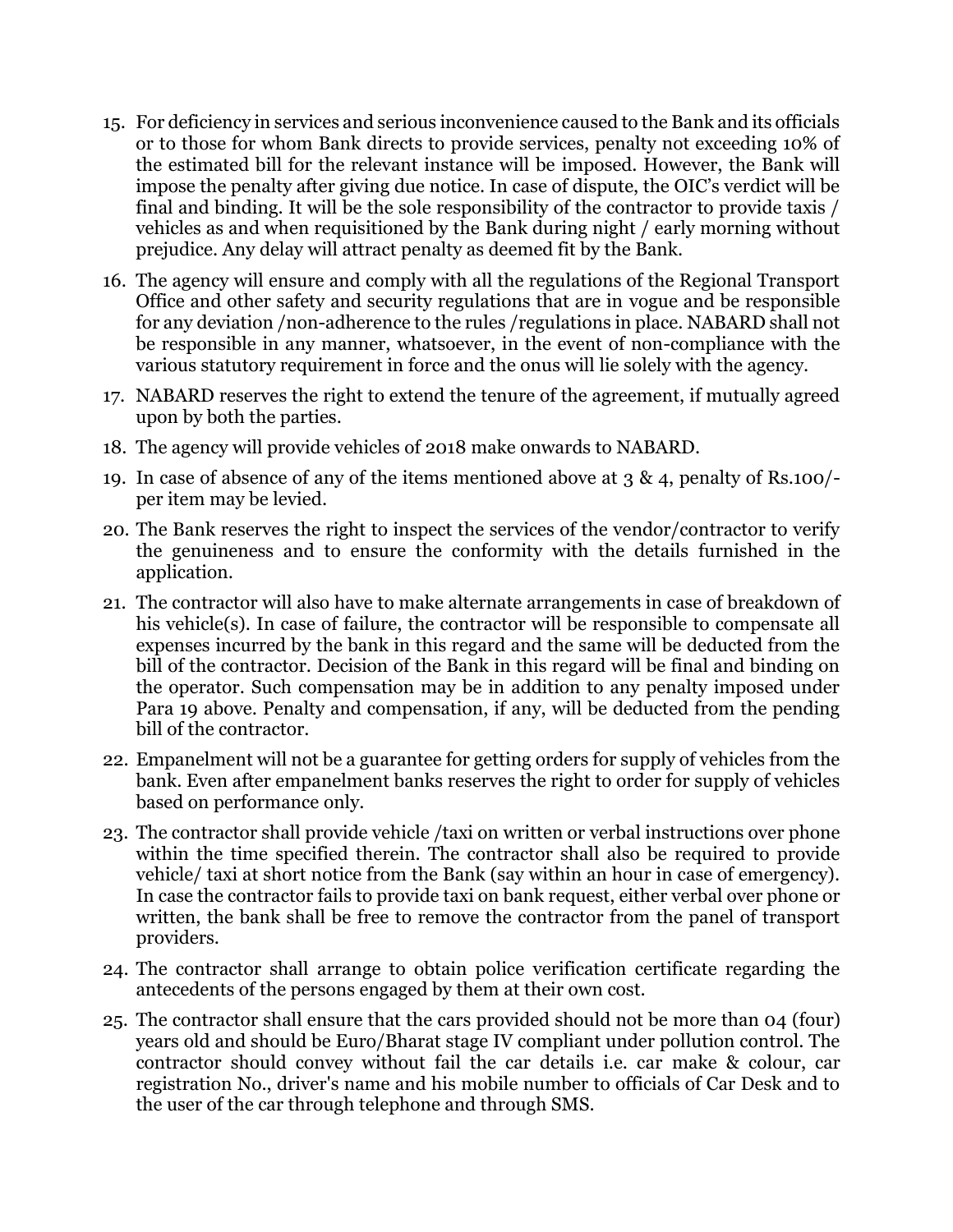- 26. The contractor shall ensure that the vehicles reach at the correct time, correct place and all the drivers and other staff are polite and prompt in their behaviour/dealing.
- 27. In case the contractor is not able to provide the category of car for which booking has been made by the Bank, he has to provide higher category of vehicle. However, payment will be made for the category of vehicle booked by the Bank.
- 28. **Indemnification**: The contractor shall indemnify the Bank for any loss or damage caused by the driver/s deployed by the contractor that occurs to person or building or third party during the period of contract. In absence of the above, the Bank reserves the right to recover the cost of loss or damage suffered by the Bank from the pending bill of the contractor or through recovery mode.

Signature of the Applicant

Official seal of Applicant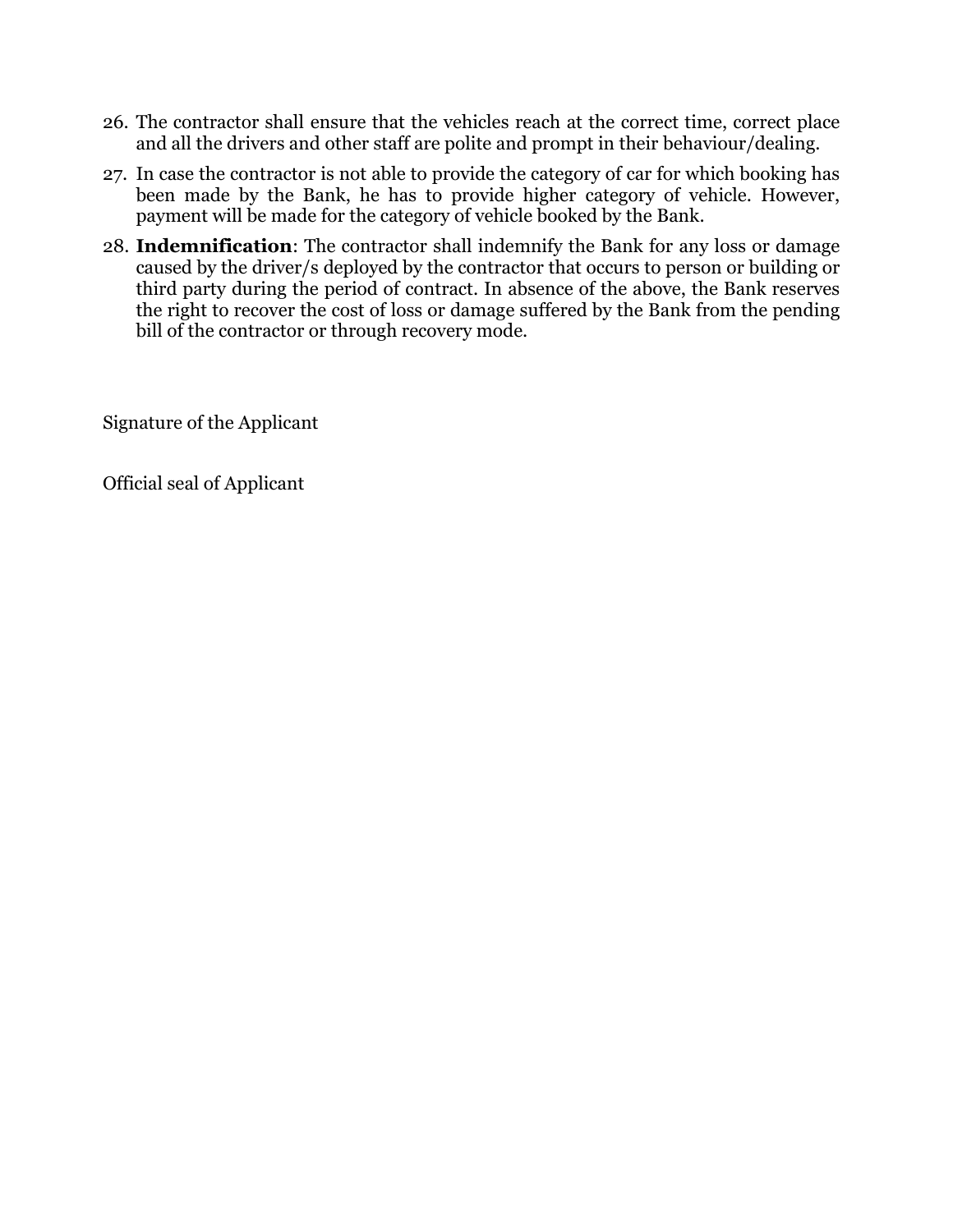# **General Instructions to applicants / Terms & Conditions**

- 1. The empanelment will remain in force till 31 March 2024 subject to annual review every year. NABARD reserves the right to remove such vendor / service provider from the empaneled list, if the services provided by the vendor / service provider are found to be unsatisfactory or at any time it is found that the information provided for empanelment or for any quotation is false,
- **2.** The agency should have a permanent registered office/ garage (owned or rented) in a reputed locality in New Delhi **within the radius of 08 km from NABARD New Delhi Office, 24, Rajendra Place, New Delhi-110125 or within the radius of 08 KM from T1 & T3 Airport terminals of IGI Airport, New Delhi.**
- 3. The agency must have sufficient number of well-maintained vehicles, experienced personnel, technical know-how and other resources to complete the awarded work well in time and as per the specifications given by the Bank.
- 4. The agency must have an experience of having successfully completed similar works/ services in the last seven years (as on 31.03.2021). At least one work should have been contracted with Autonomous body/ PSU Bank/ Financial Institution or any other reputed institution.
- 5. The agency may submit performance certificates from persons/ entities/ institutions for whom the agency has worked in the past.
- 6. NABARD reserves the right to inspect the facilities of the vendor to verify the genuineness and to ensure conformity with the details given in the bid.
- 7. NABARD reserves the right to reject any or all the applications without assigning any reason whatsoever thereof and will not entertain any correspondence.
- 8. Disputes or differences whatsoever arising out of or relating to the construction, meaning, scope, operation or effect of the agreement or the validity or the breach thereof shall be resolved amicably between the NABARD's representative and the agency/ agency's representative. In case of failure to resolve the disputes and differences amicably within 30 days of the receipt of notice by the other party, the same shall be settled by arbitration in accordance with the Arbitration and Conciliation Act, 1996 and the award made in pursuance thereof shall be final, conclusive and binding on the parties. The venue of the arbitration shall be at Delhi.
- 9. Agency, Vendors, Suppliers, Contractors and Service Providers, etc. desirous of being empaneled in the Bank's approved list and those who are fulfilling the eligibility criteria as mentioned above may apply on or before the due date. Agency/ Vendor will be responsible to ensure that the application reaches the Bank on or before the due date and in time. Applications received after due date and time and incomplete in any respect, are liable to be rejected without any notice.
- 10. Application form can be downloaded from the website **https://www.nabard.org or [https://eprocure.gov.in](https://eprocure.gov.in/)**. The empanelment documents duly filled may be submitted as under: - Envelope containing the empanelment documents / request should be sealed and super scribed as "Empanelment Request for Hiring of Car" and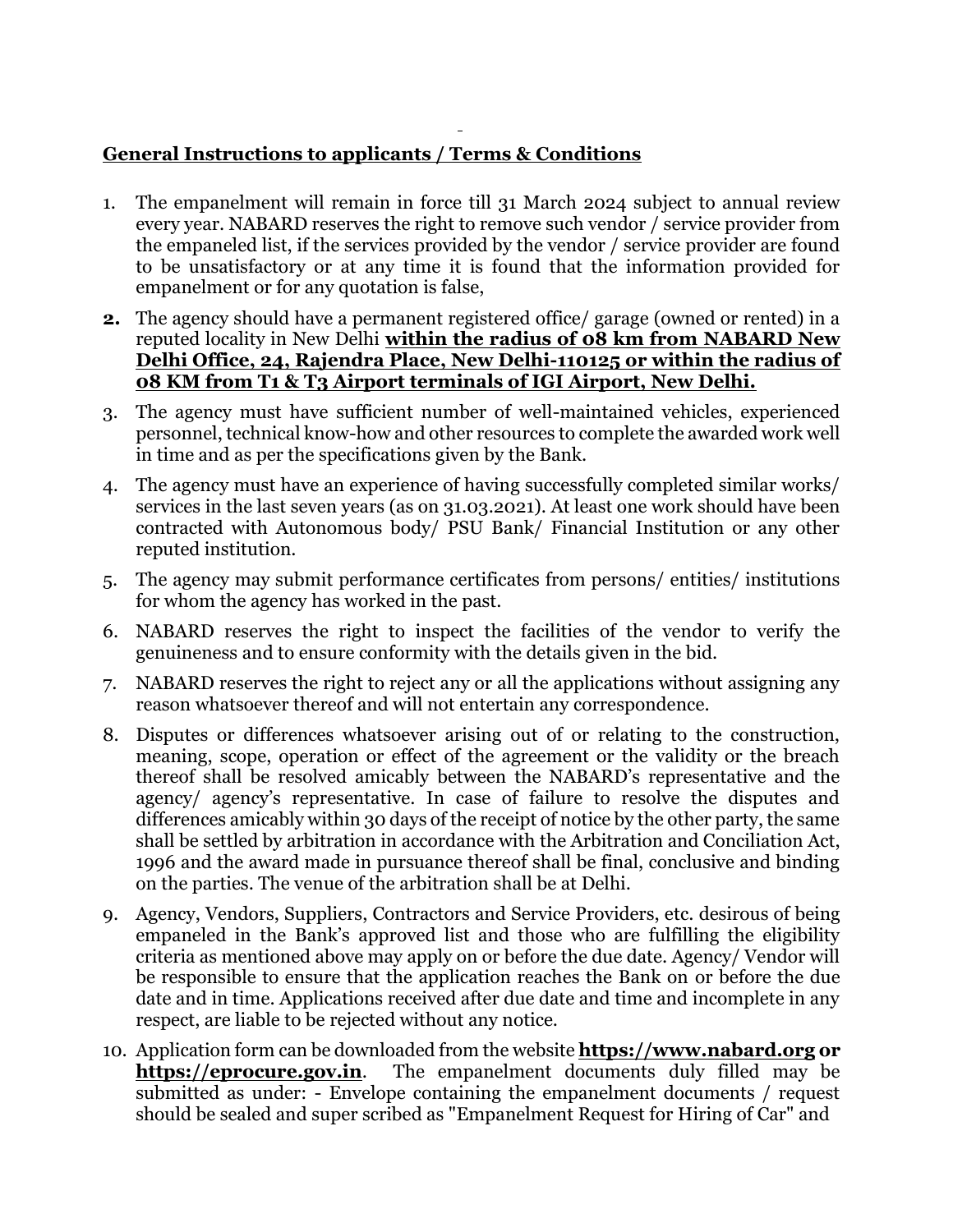must be addressed and submitted to:

The General Manager / Officer in Charge, NABARD, 5th Floor, DPSP New Delhi RO, 24, Rajendra Place, New Delhi – 110008.

- 11. The empanelment documents / request will be opened at the date and time mentioned earlier in this document, in the presence of the representatives of the parties, if any.
- 12. Vendors who qualify for empanelment will be subsequently provided a format for quoting rates of various cars / taxis as mentioned earlier in this document and those vendors, quoting / accepting the best rates may be issued offer letters for supplying cars / taxis to NABARD on 'as and when required basis'.
- 13. The applicant vendor preferably may have own office/sub office at New Delhi and must have 24 X 7 booking desk.
- 14. The applicant vendor should have an account in a scheduled commercial bank/ bank on CBS platform.
- 15. The Agency/ vendors **who are already empaneled by NABARD are also required to apply afresh if they wish to continue on the panel.**
- 16. All payments will be made by NABARD through electronic clearing system and electronic fund transfer. For this purpose, the information in Enclosure XII may please be enclosed.
- 17. Intending applicants are required to furnish details about their Agency, technical experience, competence and evidence of their financial standing as per Enclosure X in order to be considered for empanelment.
- 18. While deciding upon the selection of Contractors, emphasis will be given on the ability and the competence to render quality service in accordance with the specifications and within the time schedule.
- 19. Information furnished in the proforma will be kept confidential.
- 20. The entire application form and each part of the proforma shall be signed by a person on behalf of the Agency, who is duly authorized to do so.
- 21. If the space in the proforma is insufficient for furnishing full details, such information may be supplemented on a separate sheet of paper duly signed stating therein the Performa's enclosure number of item. **Satisfactory completion certificates for works done for different reputed organizations should be furnished along with the application.**
- 22. Clarification, if any, may be obtained from Assistant General Manager/ Manager/ Asst. Manager, NABARD, Regional Office, New Delhi, Phone Nos. 011-41539357 on any working day **between 10.00 AM and 05.00 PM.**

Last date for submission of the quotations – as per date and time mentioned earlier in this document.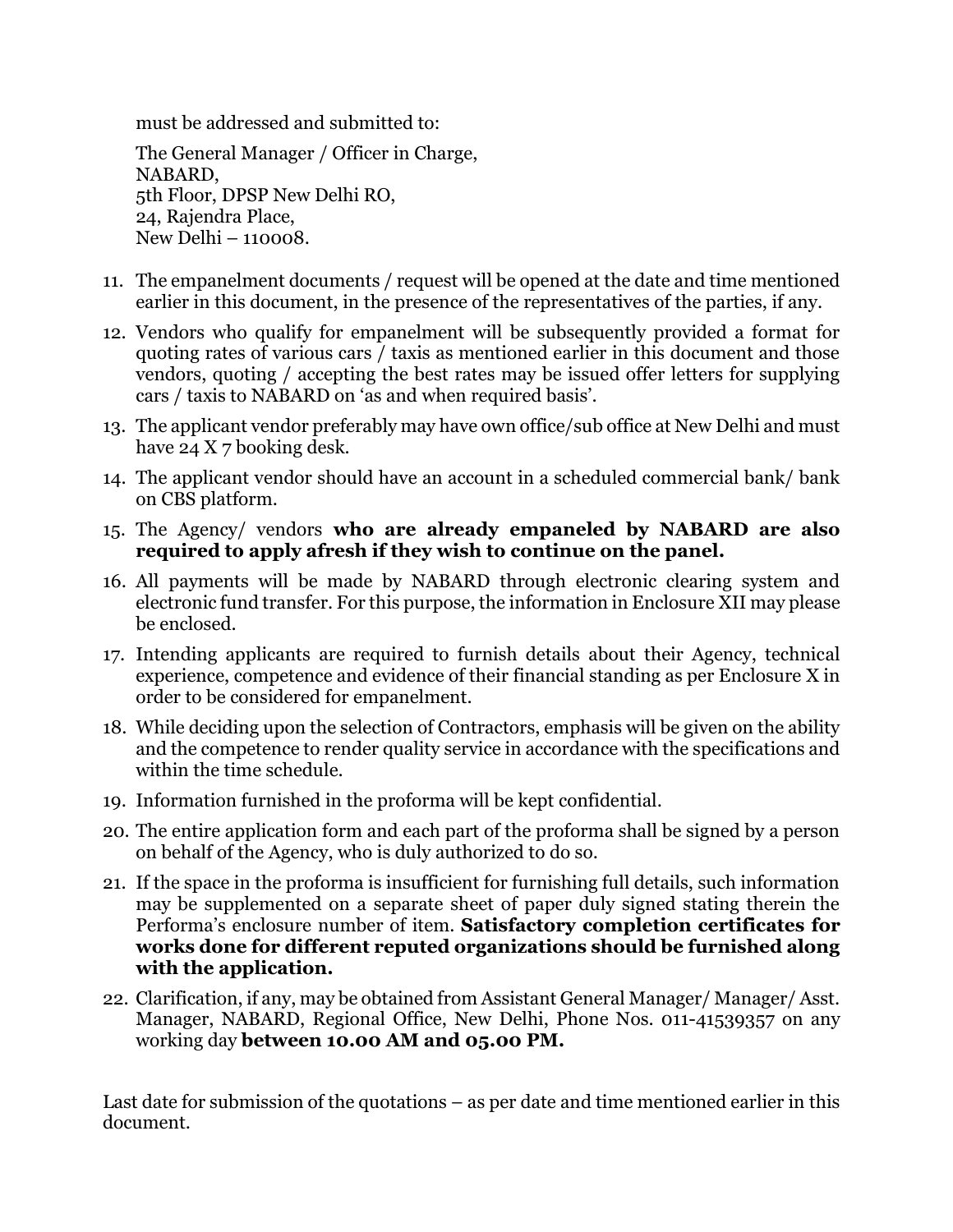### **INSTRUCTIONS TO THE APPLICANTS**

1. All empanelment papers should be serially numbered on the top right hand corner of every page.

2. All pages of the empanelment documents should be duly signed and stamped by the authorized signatory of the applicant. The empanelment documents should be submitted in original. Empanelment documents not submitted in original will be rejected.

3. The applicant should submit all requisite documents in support of information furnished in the empanelment documents.

4. Tenders should be submitted super-scribed with the name of the work and technical / financial bid on the envelope. They will be received up to the date and time mentioned earlier in this document, and will be opened on the same day in the presence of the bidders who choose to be present.

5. NABARD, New Delhi RO does not bind itself to accept the submitted applications / documents.

6. Vendors who qualify for empanelment will be subsequently provided a format for quoting rates of various cars / taxis as mentioned earlier in this document and those vendors, quoting / accepting the best rates may be issued offer letters for supplying cars / taxis to NABARD on 'as and when required basis'.

Signature of the Applicant

Official seal of Applicant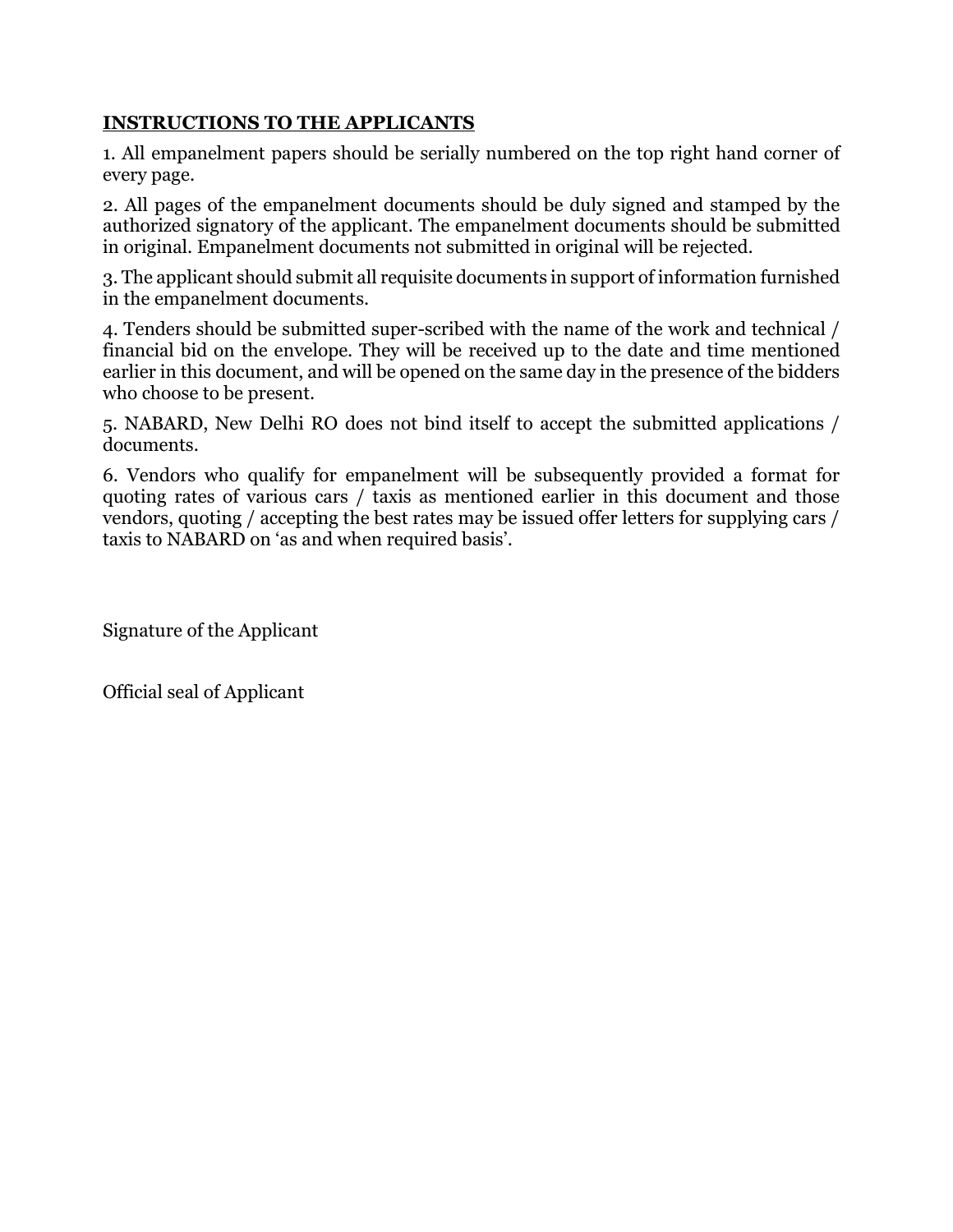### **TECHNICAL BID**

1. Copies of the RC books regarding proof of ownership of minimum 10 cars owned by proprietor or legally attached to the firm.

2. Copies of the current contract/agreement/work order from Public Sector Banks/Public Sector Undertaking/State/Central Government Departments entered into during preceding 03 years.

3. IT Returns for the preceding 03 years.

4. Copy of General Terms and Conditions duly agreed upon and countersigned by the bidder.

Submitted

Signature of the Applicant

Official seal of Applicant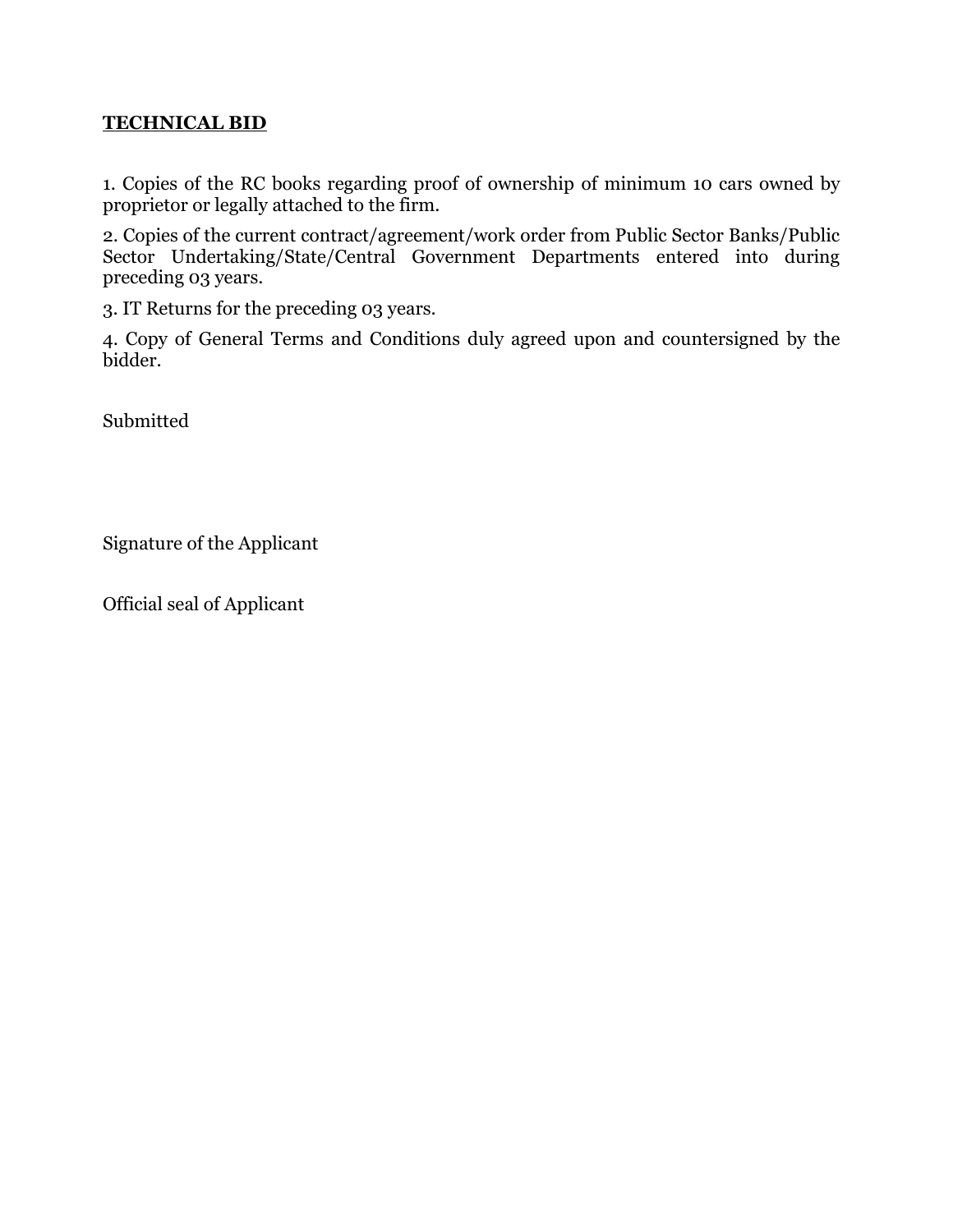### **ENCLOSURE-X**

# **Basic Information**

# **A. General Information**

| $\mathbf{1}$   | of the<br>applicant Agency<br>Name<br>vendor/supplier/ service providers                                                                                                                                                  |       |
|----------------|---------------------------------------------------------------------------------------------------------------------------------------------------------------------------------------------------------------------------|-------|
| $\overline{2}$ | Address for communication and contact<br>details                                                                                                                                                                          |       |
| 3              | Telephone number (landline)                                                                                                                                                                                               |       |
| $\overline{4}$ | Telephone number (mobile)                                                                                                                                                                                                 |       |
| 5              | Type of the Agency (whether sole<br>proprietorship, partnership,<br>private<br>limited or limited company or cooperative<br>society, etc.)                                                                                |       |
|                |                                                                                                                                                                                                                           | 1.    |
|                | Name of the proprietor/partners<br><sub>or</sub>                                                                                                                                                                          | 2.    |
| 6              | directors in the organisation                                                                                                                                                                                             | 3.    |
|                |                                                                                                                                                                                                                           | 4.    |
| 7              | Details of Registration – (whether<br>partnership firm, company, society, etc.)<br>Registering Authority, Date, Registration<br>etc., mentioning the business/<br>No.,<br>activity of the firm<br>(A copy to be enclosed) |       |
| 8              | Whether empaneled with Government/<br>Semi Government/ Municipal Authorities<br>or any other organization and if so, give<br>the details of the same and nature of<br>contract.                                           |       |
| 9              | Number of years of experience in the field/<br>trade applied for (give separate for each<br>trade). A list of important assignments<br>may be indicated for the same along with<br>supporting documents.                  | Years |
| 10             | Whether the agency has provided service<br>to NABARD in the past. If so, whether the<br>agency could provide service satisfactorily.                                                                                      |       |
| 11             | Agency's New Delhi address along with<br>a.<br>contact details/ designation of the<br>person in charge.                                                                                                                   |       |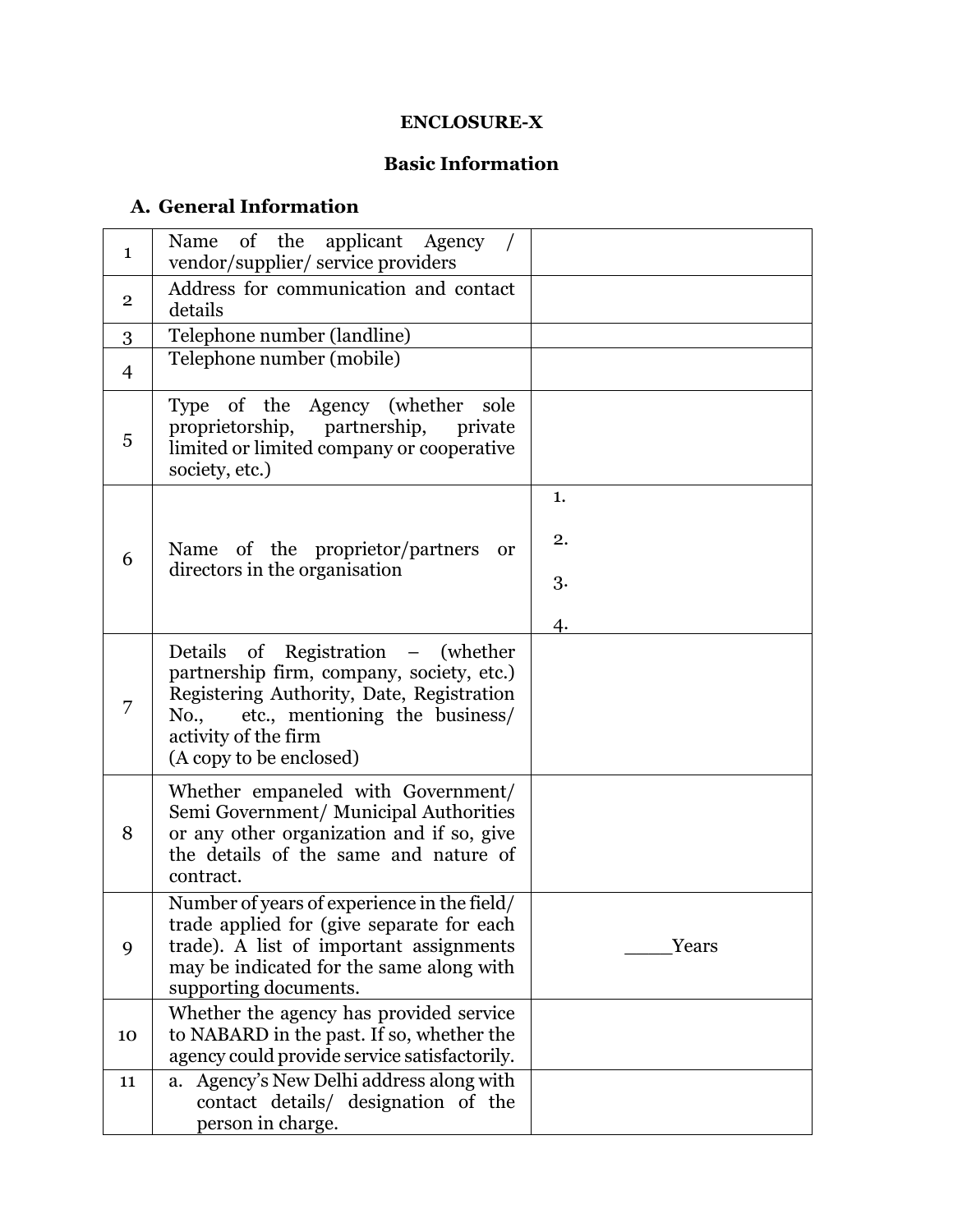|    | b. Garage address through which the<br>contract will be handled                                                                                                                                                                                                                    |  |
|----|------------------------------------------------------------------------------------------------------------------------------------------------------------------------------------------------------------------------------------------------------------------------------------|--|
|    | c. Distance in km of the garage from<br>NABARD Office, 24 Rajendra Place,<br>New Delhi                                                                                                                                                                                             |  |
|    | d. Distance in km of the garage from $T_1$ &<br>T3 Airport terminals of IGI Airport,<br>New Delhi.                                                                                                                                                                                 |  |
|    | Number of owned cars of <b>2018 onwards</b><br>make                                                                                                                                                                                                                                |  |
|    | <b>B.</b> Financial Information                                                                                                                                                                                                                                                    |  |
| 13 | Permanent Account Number (PAN) of the<br>proprietor/ partnership firm/ private<br>limited company/ limited company/<br>cooperative society<br>(Copy of PAN to be attached)                                                                                                         |  |
| 14 | GST No. (enclose copies of relevant<br>documents)                                                                                                                                                                                                                                  |  |
| 15 | IT Returns OR Balance sheet and profit &<br>loss statement for the previous three<br>years, duly certified by a practicing<br>Chartered Accountant in support of<br>Average Annual Turnover OR Banker's<br>Solvency Certificate in proof of having<br>adequate financial standing. |  |
| 16 | Annual turnover during the last three<br>years                                                                                                                                                                                                                                     |  |
| 17 | Details of any litigation that the agency<br>experienced in the past while<br>has<br>executing the similar type of contract.                                                                                                                                                       |  |
| 18 | Details of civil suit arisen in the contracts<br>of works executed, if any.                                                                                                                                                                                                        |  |
| 19 | Number of supplementary sheets attached<br>to Enclosure X                                                                                                                                                                                                                          |  |

Place: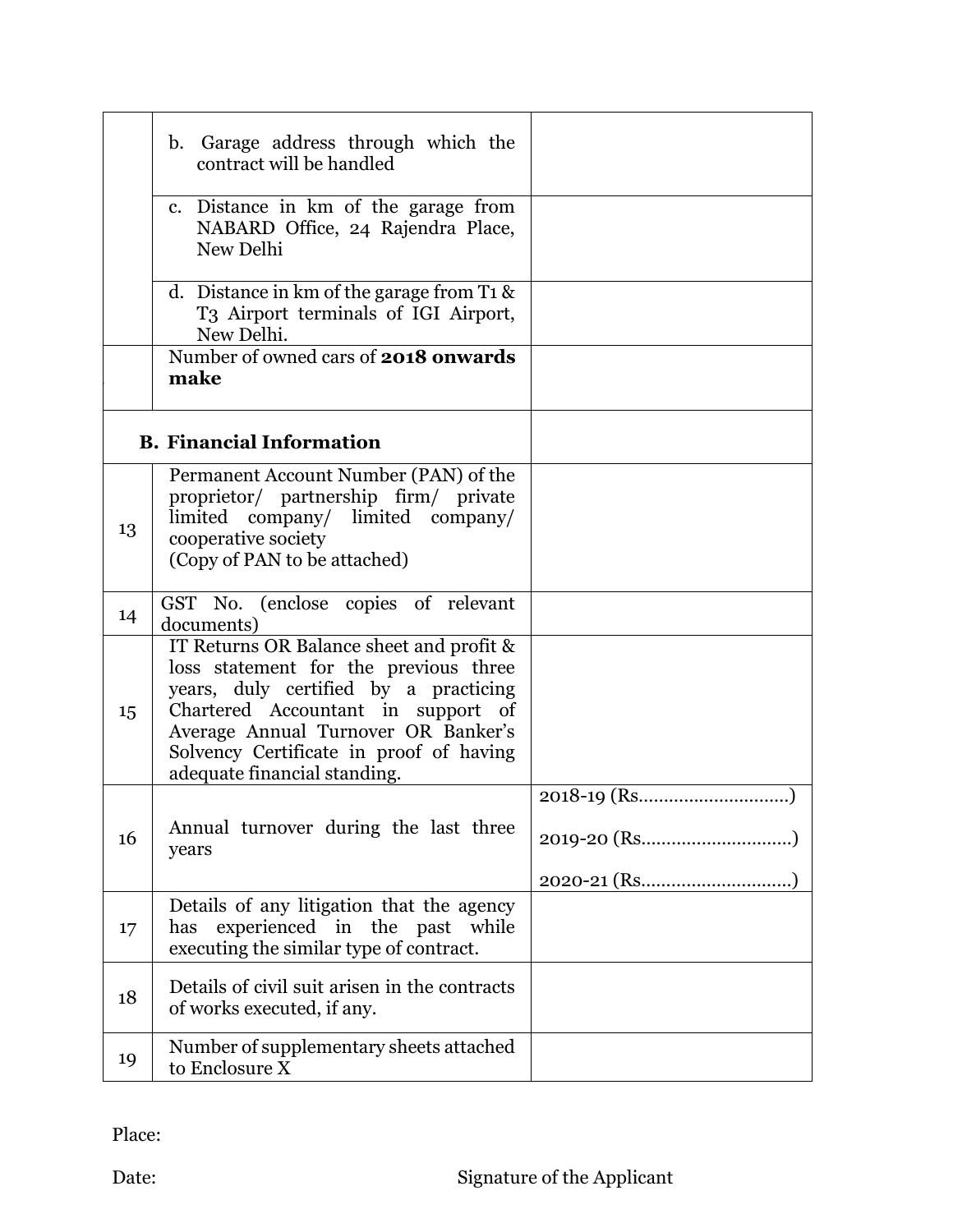#### **ENCLOSURE-XI**

### **To be submitted on Contractor's own Letterhead**

No. ............................ Date: ...........................

General Manager/ Officer In Charge NABARD, NABARD Tower, Regional Office, 24 Rajendra Place, New Delhi-110 125

Dear Sir,

# **NOTICE FOR EMPANELMENT OF CAR RENTAL AGENCIES/ VENDORS/ SERVICE PROVIDERS FOR HIRING OF CARS/ VEHICLES BY NABARD, NEW DELHI REGIONAL OFFICE, NEW DELHI**

- 1. With reference to your advertisement in the Newspaper, as per date and time mentioned earlier in this document, for the Empanelment of Contractors, I am / We are pleased to offer myself / ourselves to be empaneled under **"SERVICE PROVIDERS FOR HIRING OF CARS/ VEHICLES"** in your organization.
- 2. I am / We are already registered with "................................................." (write the name of Govt./ Semi Govt./ Govt. Undertakings with which the Applicant is registered) under class/category\_\_\_\_\_\_. All the other desired information, documents and certificates as required by you, are enclosed herewith in the prescribed proforma for your perusal.
- 3. I/We have read and understood the Empanelment Notice and Instructions appearing in the application format and I/We understand that if any false information is detected at a later stage, any future contract made between me/ ourselves and NABARD, on the basis of the information given by me/us, will be treated as invalid by NABARD.
- 4. I/We agree that the decision of NABARD, Regional Office, New Delhi in selection of the Contractors will be final and binding on me/us.
- 5. All the information furnished in this application as also under **Enclosures X,XII, XIII, XIV, XV and XVI** is correct to the best of my/our knowledge.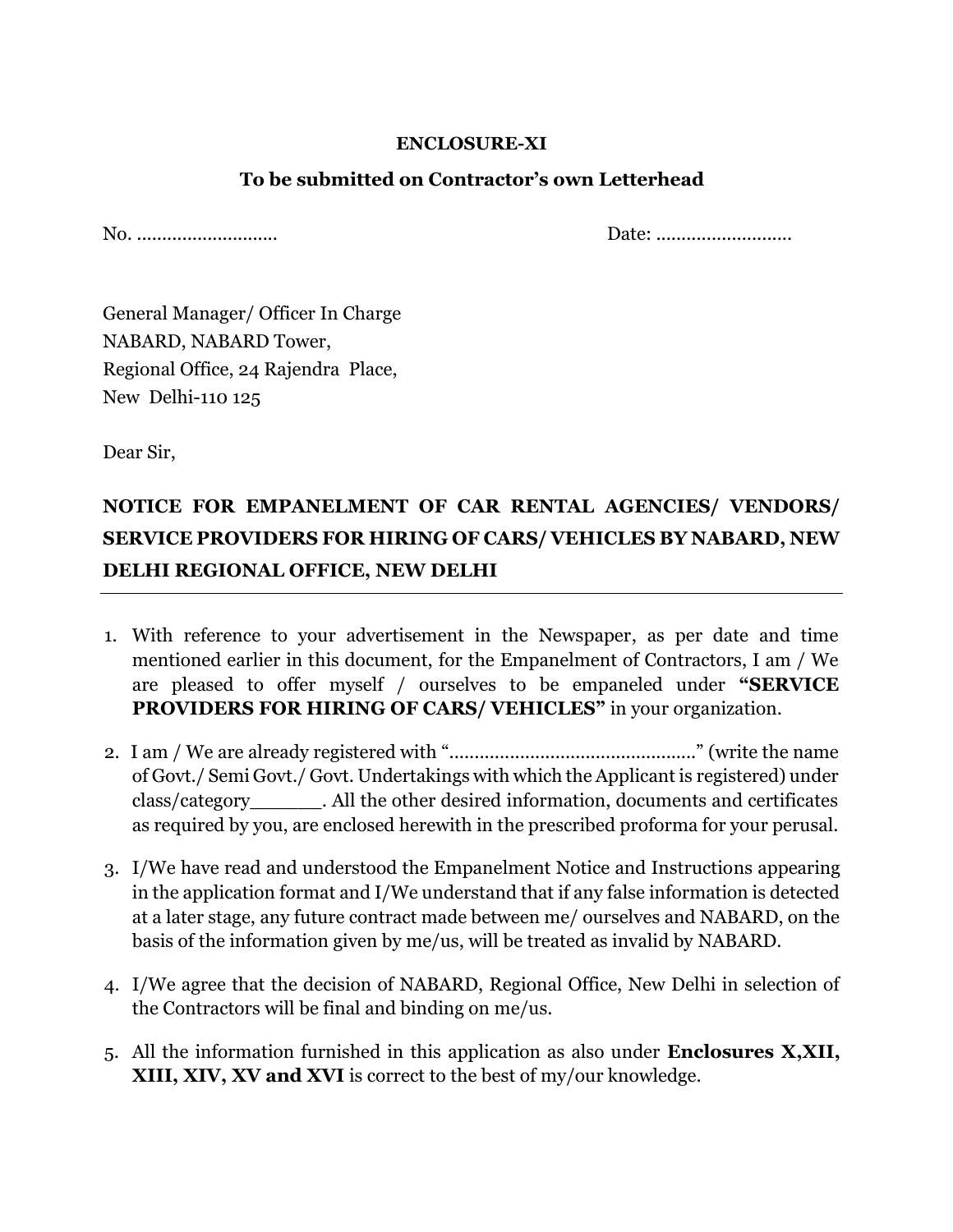- 6. I/We also agree that I/We have no objection if enquiries are made about the works listed by me/us in the accompanying sheets or any other inquiry on the information furnished herewith in the accompanying sheets.
- 7. I / We, therefore, request you to kindly do the needful to empanel me/ us.

Thanking you

Yours faithfully

# **(Signature of Authorized person on behalf**

**of the Firm / Agency / Contractor)**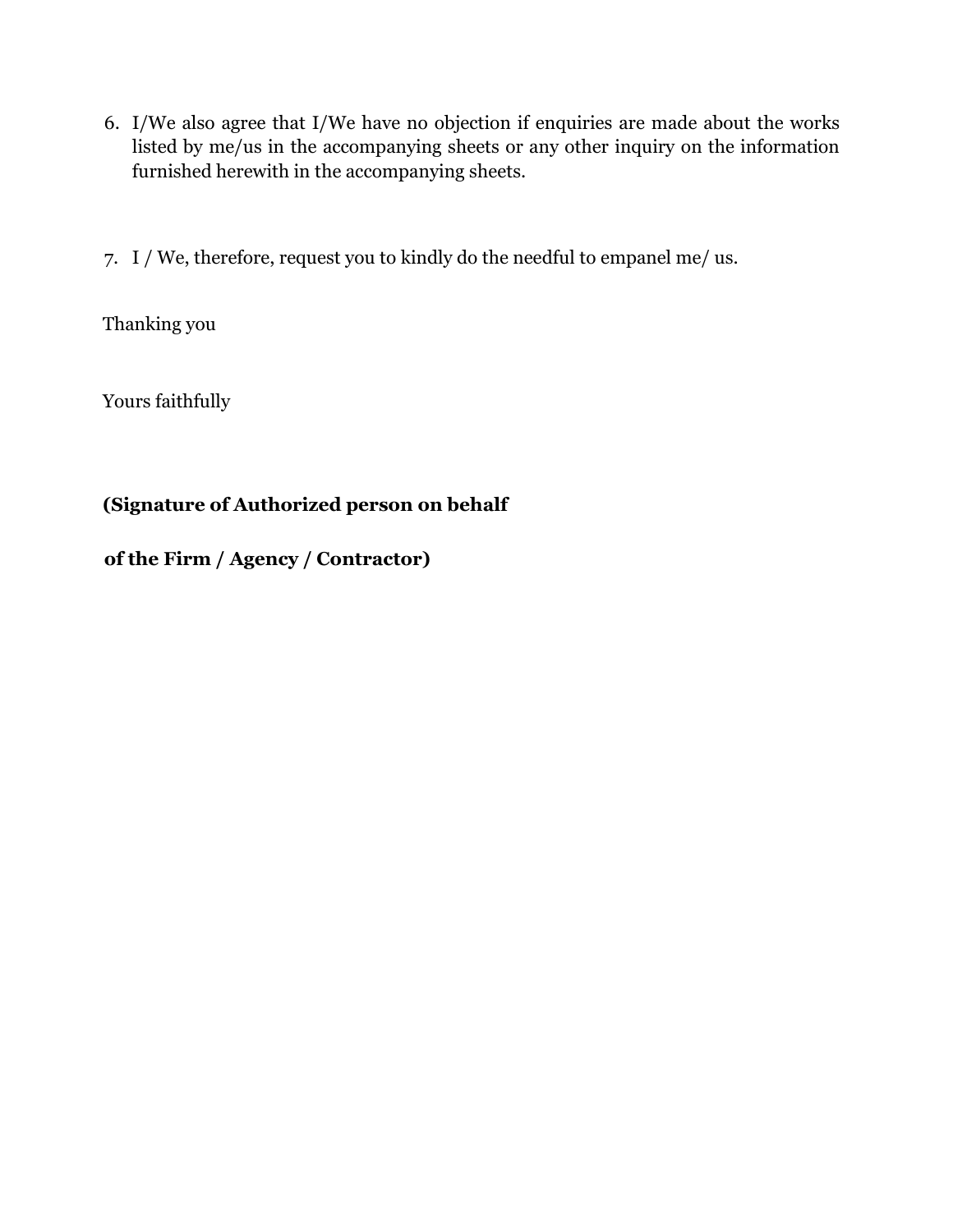### **ENCLOSURE-XII**

### **Details of Bank Account**

| 1. | Name of the Vendor/Firm                         |  |
|----|-------------------------------------------------|--|
| 2. | Name of the Account Holder                      |  |
| 3. | Address of the Vendor/Firm                      |  |
| 4. | Name of the Bank, Branch and<br>Address         |  |
| 5. | <b>Bank Code and Branch Code</b>                |  |
| 6. | IFS Code of the Bank Branch                     |  |
| 7. | Type of Account<br>(Saving/Current/Cash Credit) |  |
| 8. | <b>Account Number</b>                           |  |

Note : A copy of cancelled cheque in respect of the above account which is operated by the vendor must be enclosed.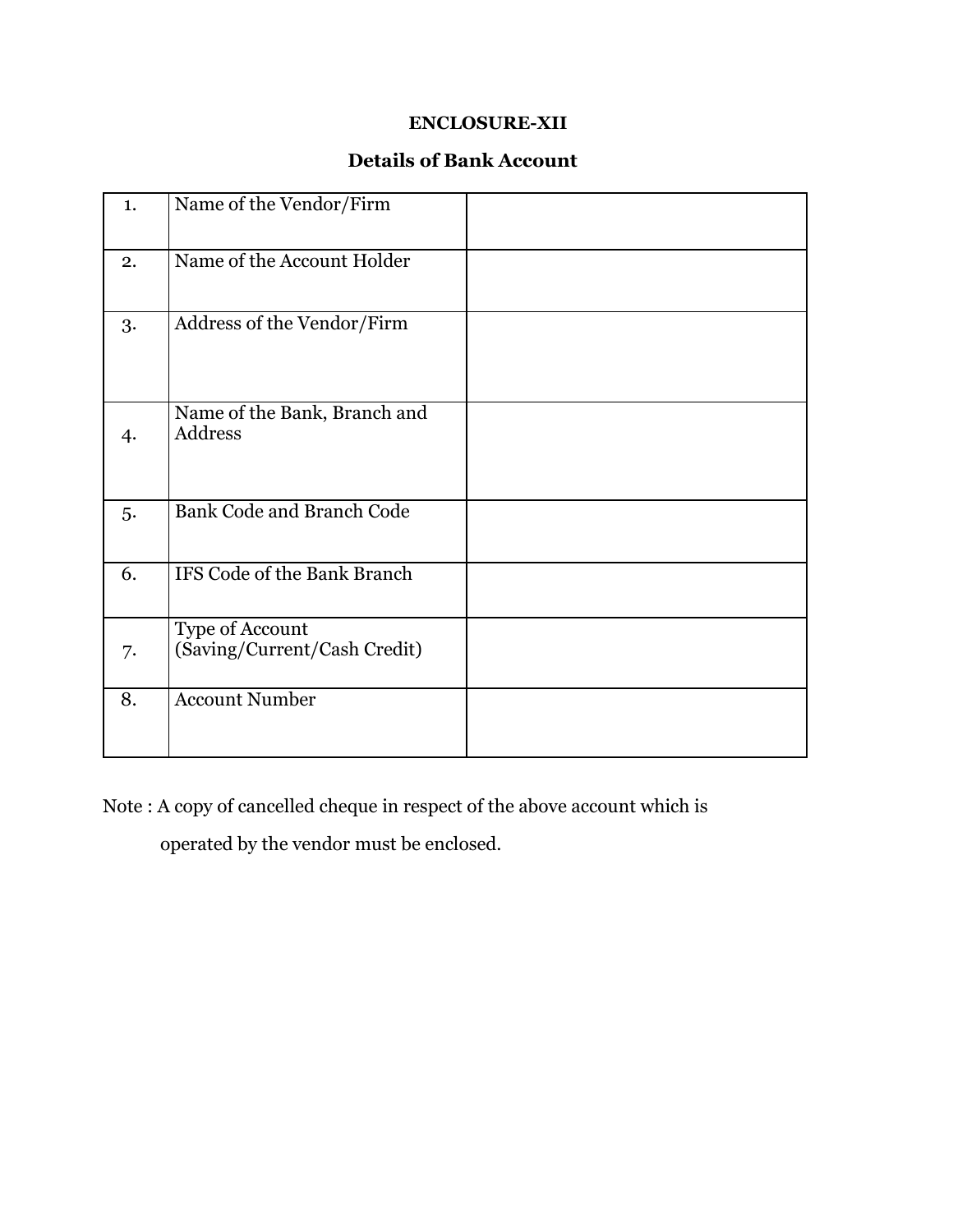#### **ENCLOSURE-XIII**

### *Form of Bankers Certificate from Scheduled Bank*

This is to certify that to the best of our knowledge and information M/s./Sri

having marginally noted address, a customer of our bank are/is respectable and can be treated as good for any engagement up to a limit of Rs…………… (Rupees…..................... only).

\_\_\_\_\_\_\_\_\_\_\_\_\_\_\_\_\_\_\_\_\_\_\_\_\_\_\_\_\_\_\_\_\_\_\_\_\_\_\_\_\_\_\_\_\_\_\_\_\_\_\_\_\_\_\_\_\_\_\_\_

| Name of the Firm/Agency/Contractor           |  |
|----------------------------------------------|--|
| Category (Individual/partnership/proprietor/ |  |
| company etc.)                                |  |
| Registered Address of the Firm               |  |
| Name of the Bank's branch and Address        |  |
| IFSC Code of the Bank's Branch               |  |
| Type of Account (Current/Saving/Cash credit) |  |
| <b>Account Number</b>                        |  |
| <b>PAN Number</b>                            |  |
| Other details if any                         |  |

**This certificate is issued without any guarantee or responsibility on the Bank or any of the officers.**

Signature

#### For Scheduled Bank

Bankers' certificates should be on letter head of the Bank, sealed in cover addressed to

General Manager/ Officer in Charge NABARD, Regional Office, NABARD Tower, 24 Rajendra Place, New Delhi-110 125

**In case of partnership firm, certificate to include names of all partners as recorded with the Bank.**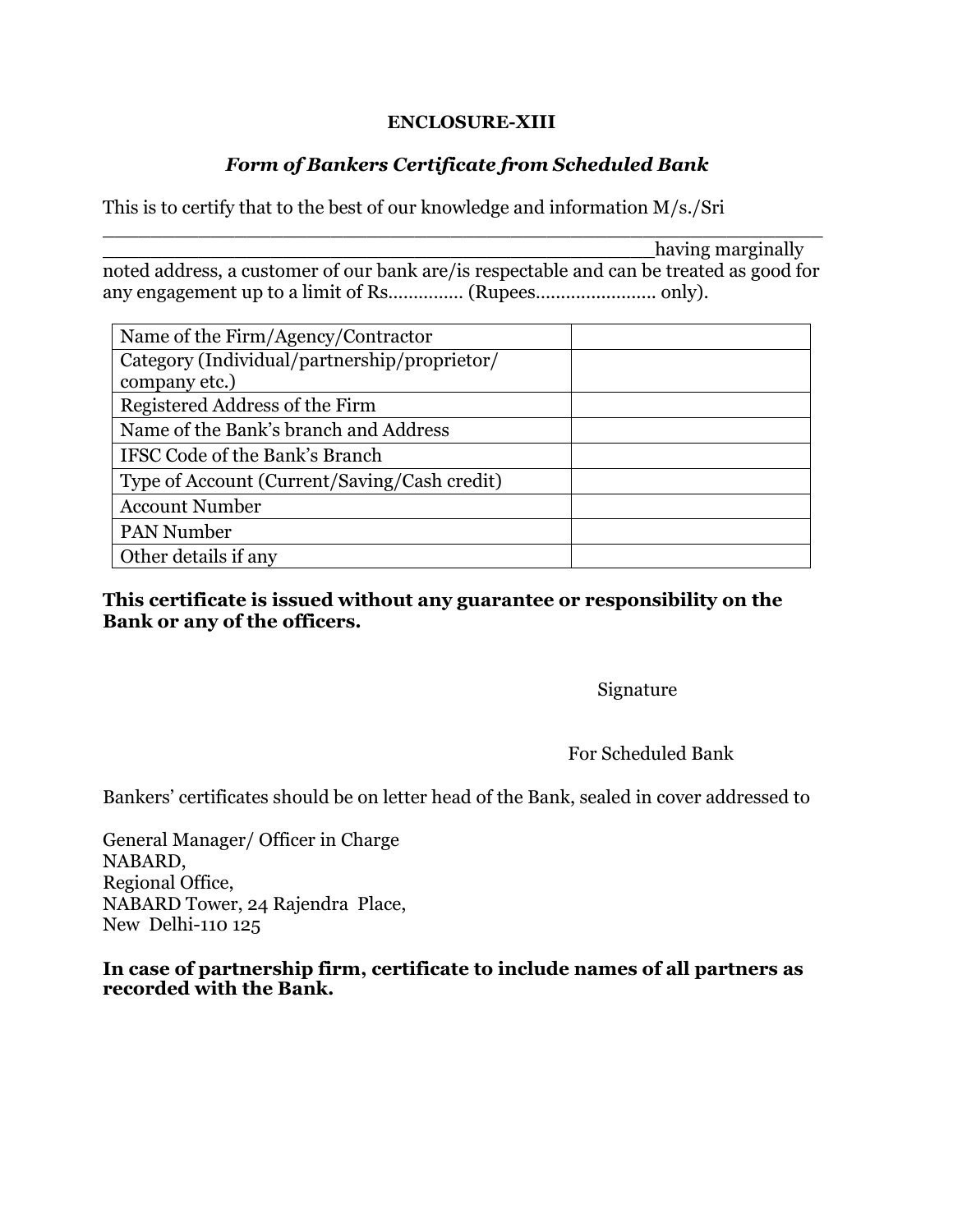### **ENCLOSURE-XIV**

### **Previous Experience**

### **A. List of important similar contracts executed by the agency during last 03 years:**

| Name of<br>the work | Name and<br>address of<br>Autonomous<br>bodies/Bank<br>or Financial<br>Institutions<br>or any other<br>reputed | Nature<br>of work | Location | Name and<br>full<br>address of<br>office<br>under<br>whom<br>work was<br>carried | Amount | <b>State</b><br>whether<br>work was<br>left<br>incomplete,<br>or contract<br>was<br>terminated |
|---------------------|----------------------------------------------------------------------------------------------------------------|-------------------|----------|----------------------------------------------------------------------------------|--------|------------------------------------------------------------------------------------------------|
|                     | organization<br>$\mathbf{2}$                                                                                   | 3                 |          | out<br>5                                                                         | 6      | by the either<br>side, giving<br>details<br>thereof                                            |
|                     |                                                                                                                |                   |          |                                                                                  |        |                                                                                                |

# **B. List of important similar contracts on hand**

| Name of  | Name                                                                                                               | and   Nature | Location | Name and                                                                    | Amount | <b>State</b>                                                                                                                             |
|----------|--------------------------------------------------------------------------------------------------------------------|--------------|----------|-----------------------------------------------------------------------------|--------|------------------------------------------------------------------------------------------------------------------------------------------|
| the work | address of<br>Autonomous<br>bodies/Bank<br>or Financial<br>Institutions<br>or any other<br>reputed<br>organization | of work      |          | full<br>address of<br>office<br>under<br>whom<br>work was<br>carried<br>out |        | whether<br>work was<br>left<br>incomplete,<br>or contract<br>was<br>terminated<br>by the<br>either side,<br>giving<br>details<br>thereof |
|          | $\bf{2}$                                                                                                           |              |          | 5                                                                           | 6      |                                                                                                                                          |

Date: Place:

Signature of the applicant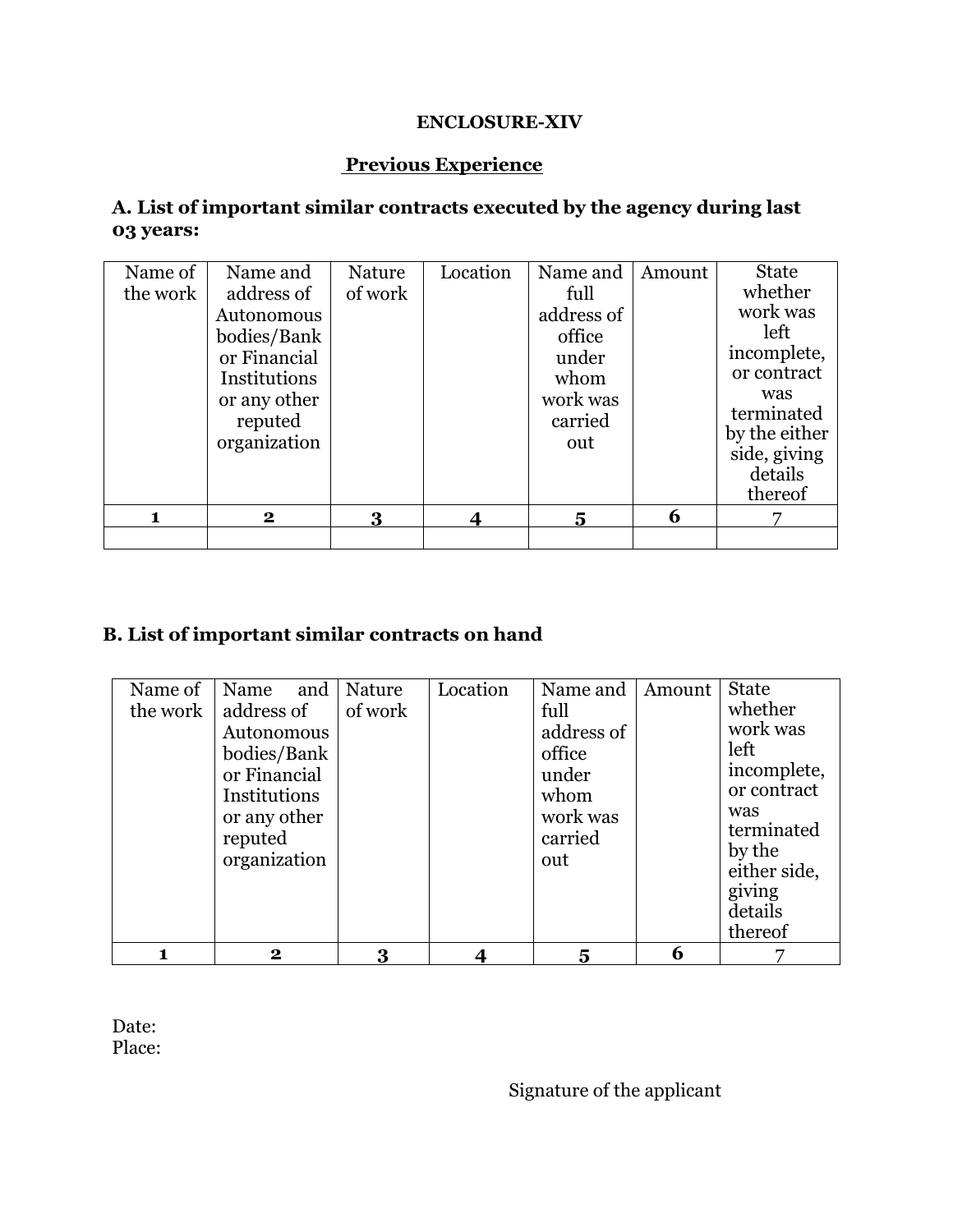# **ENCLOSURE- XV**

# **Client's Certificate on performance of Contactors**

Name of Client with full address:

Details of work executed by: Shri/ M/s

| SNo.           | <b>Particulars</b>                                    | <b>Remarks</b>                    |
|----------------|-------------------------------------------------------|-----------------------------------|
| $\mathbf{1}$   | Name of work with brief                               |                                   |
|                | Particulars                                           |                                   |
| $\overline{2}$ | Agreement No. and date                                |                                   |
| 3              | Agreement amount Rs.                                  |                                   |
| $\overline{4}$ | Whether the contractor<br>employed<br>qualified staff |                                   |
| 5              | Quality of work (indicate<br>(i)<br>grading)          | Outstanding / Satisfactory / Poor |
|                | (ii) Did the contractor go for                        |                                   |
|                | Arbitration?                                          |                                   |
|                | (iii) If yes, total amount of<br>claim                |                                   |
|                | (iv) Total amount awarded                             |                                   |
| 6              | Comments on the capabilities for                      |                                   |
|                | a) Car/vehicle hiring services                        | Outstanding / Satisfactory / Poor |
|                | b) Financial soundness                                | Outstanding / Satisfactory / Poor |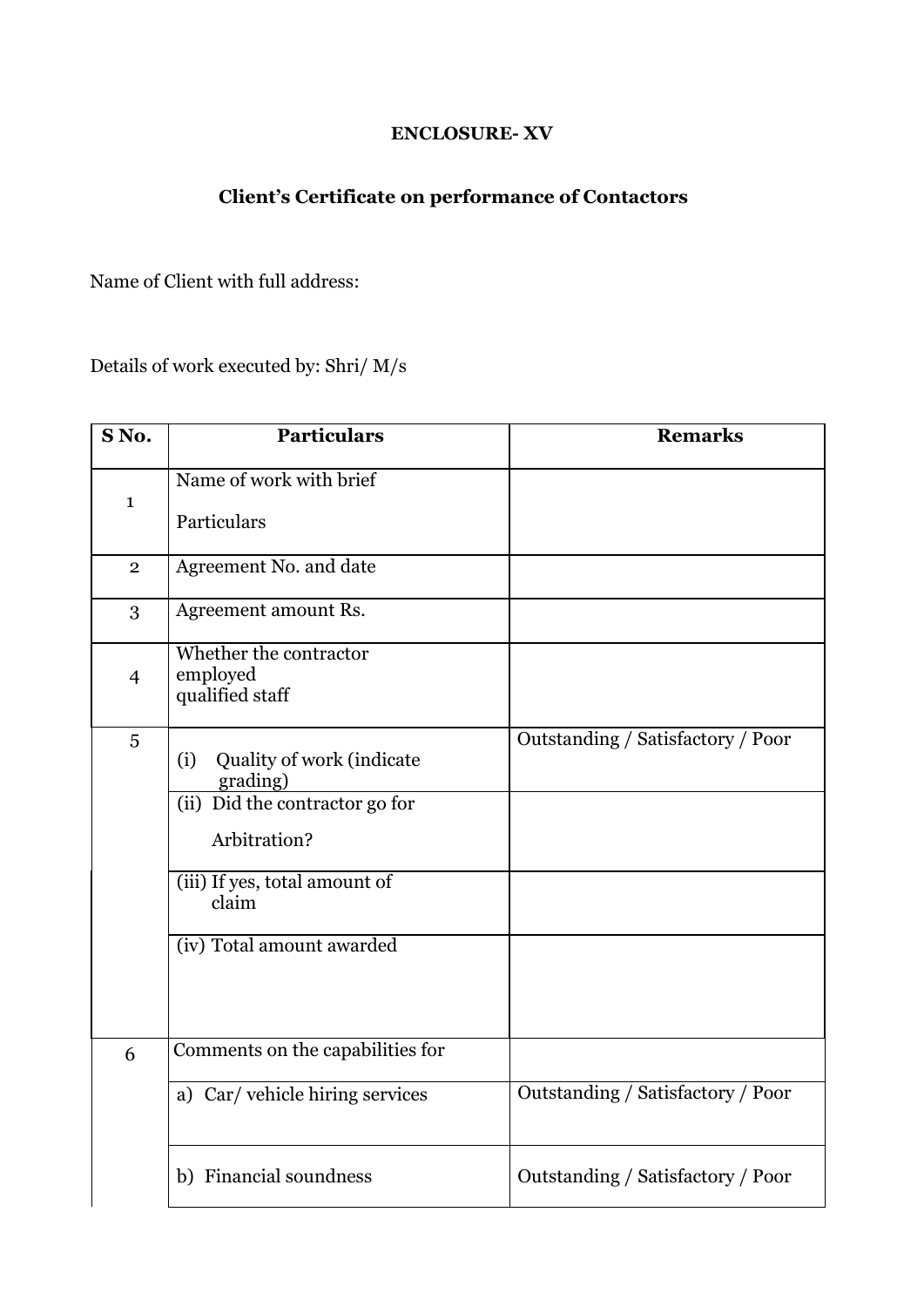| c) Mobilization of manpower    | Outstanding / Satisfactory / Poor |
|--------------------------------|-----------------------------------|
|                                |                                   |
| Skills and behavior of drivers | Outstanding / Satisfactory / Poor |

Note: All columns should be filed in properly please tick one of the multiple options.

Signature of the reporting officer with office seal

"Countersigned" with office seal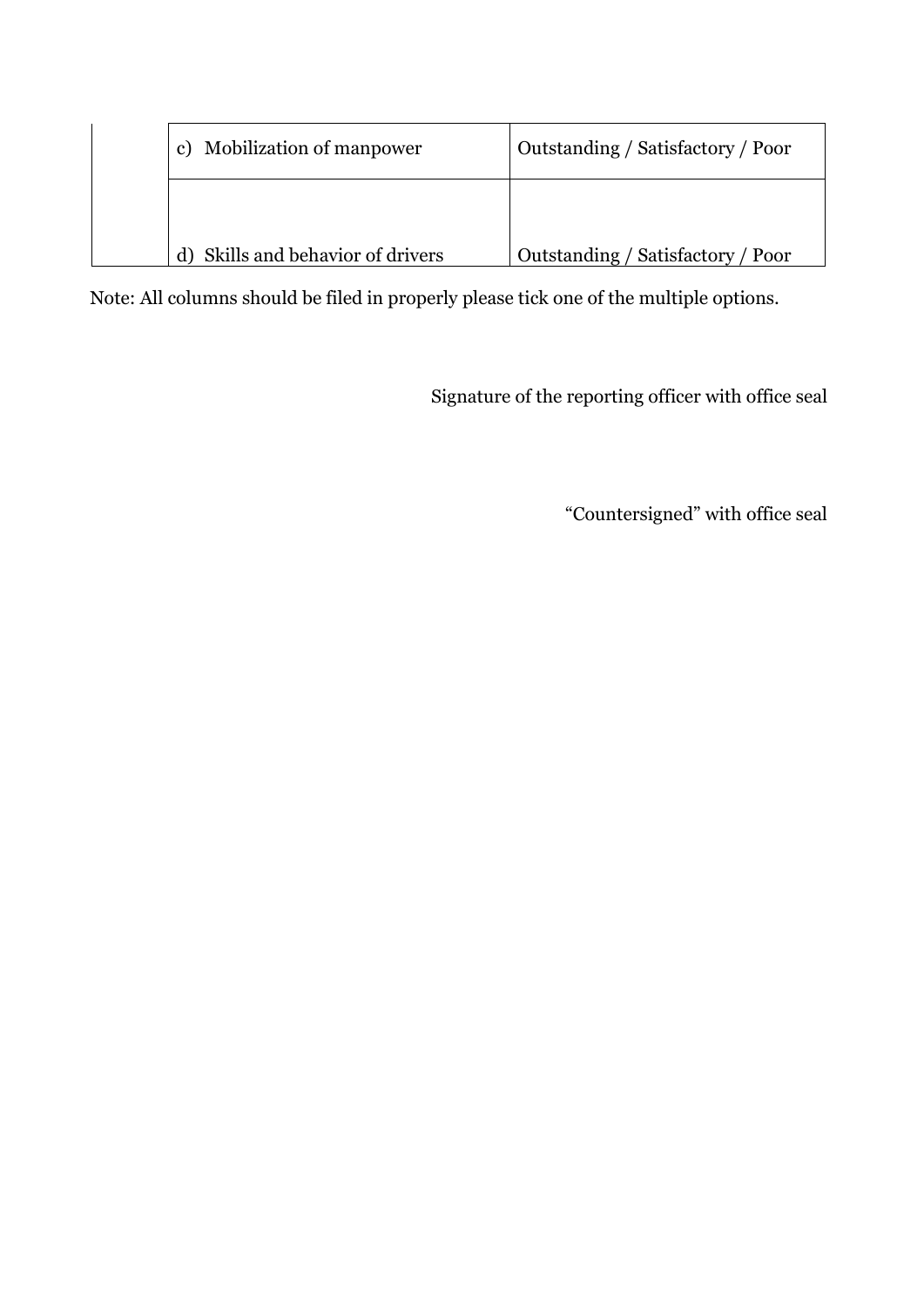#### **ENCLOSURE-XVI**

### **List of vehicles owned or legally attached with the agency**

| S<br>No.       | <b>Vehicle Make</b> | <b>Registration</b><br><b>Number</b> | <b>Taxi Permit</b><br>Number (if any) | <b>Year of</b><br>Manufacture | <b>Remarks</b> |
|----------------|---------------------|--------------------------------------|---------------------------------------|-------------------------------|----------------|
|                |                     |                                      |                                       |                               |                |
| $\overline{2}$ |                     |                                      |                                       |                               |                |
| 3              |                     |                                      |                                       |                               |                |
| Δ              |                     |                                      |                                       |                               |                |
| 5              |                     |                                      |                                       |                               |                |
| 6              |                     |                                      |                                       |                               |                |
| $\overline{ }$ |                     |                                      |                                       |                               |                |
| 8              |                     |                                      |                                       |                               |                |
| $\mathbf Q$    |                     |                                      |                                       |                               |                |
| 10             |                     |                                      |                                       |                               |                |
|                |                     |                                      |                                       |                               |                |

1. Mention other points, if any, to show technical and managerial competency to indicate any important point in your favour.

2. 24 X 7 Booking Desk / Designated staff should be available. Mention contact number of designated staff.

Signature of the applicant with full address and Office Seal.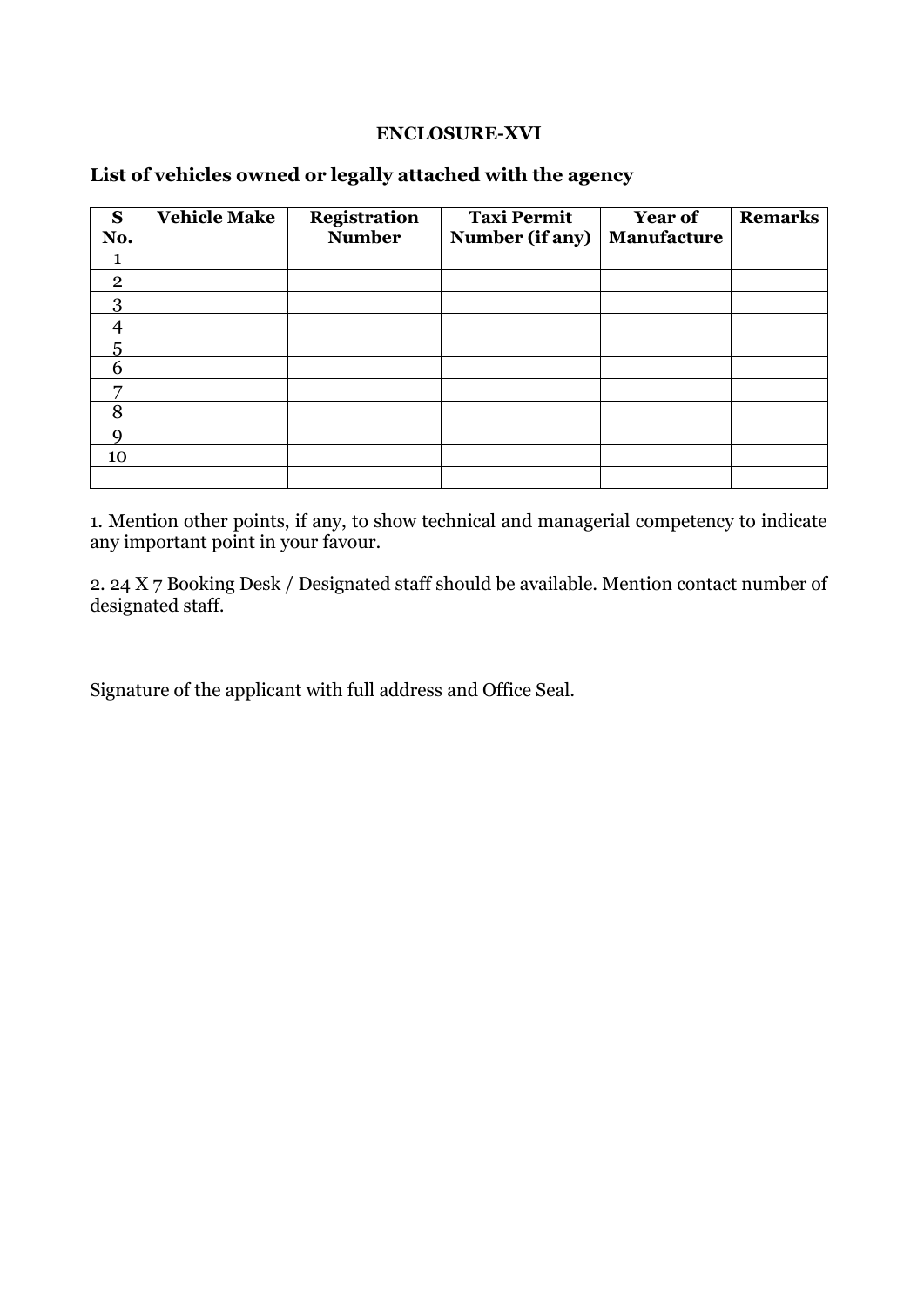### **ENCLOSURE-XVII**

# **NOTICE FOR EMPANELMENT OF CHEMISTS FOR SUPPLY OF DRUGS & MEDICINES TO DISPENSARY OF NABARD, NEW DELHI**

National Bank for Agriculture and Rural Development (NABARD), intends to prepare a panel of chemists (hereinafter referred to as Chemists for brevity) for supply of medicines to NABARD's dispensary at Delhi. The panel will be valid for a period of tho years i.e. from 01 April 2022 to 31 March 2024, subject to satisfactory performance.

NABARD invites applications from such Chemists who are interested in inclusion in the panel. Chemists who fulfil the eligibility criteria and agree to the other terms and conditions mentioned in this document should apply in the prescribed form Enclosure **II**. Duly completed applications along with the necessary enclosures, in a sealed envelope should be submitted latest by 03.00 p.m on 01 March 2022 at the address mentioned below:

The General Manager, NABARD Towers 24, Rajendra Place New Delhi -1100125

NABARD reserves the right to accept any or reject any or all of the applications received without assigning any reasons.

#### **I. Eligibility**

(a) The chemist must hold valid licenses as on the date of application in specified forms for various categories of allopathic drugs issued by the Drug Control Authority of the State under the provisions of Drugs and Cosmetics Act, 1940 as applicable and any other law in force. They must hold all other licenses, clearances and permissions as may be necessary to carry out the trade of dealing with / selling of medicines. The empanelled chemists will further ensure and undertake that their licenses remain valid till the end of the contract period. (b) The chemist must not have been convicted by the State Drugs Authorities and no case should be pending under the Drugs and Cosmetics Act and Rules.

(c) The chemist should have an annual minimum turnover of Rs. 15 lakh for the last three years.

(d) The chemist should have undertaken a similar business arrangement i.e. empanelment for supply of medicines with at least one Govt. / Semi-Govt. / Public Sector organization during the last two years.

(e) The chemist should agree to supply the medicines and consumables that NABARD indents irrespective of the brands or manufacturers. Failure to do so after execution of the purchase contract as described elsewhere in the document will result in automatic forfeiture of the Performance Guarantee.

f) The chemist should not have been debarred / black-listed by any Govt. / SemiGovt. / Public Sector organization.

(g) The shop / establishment of the chemist should be situated in Delhi.

(h) GST registration certificate should be available with the chemist.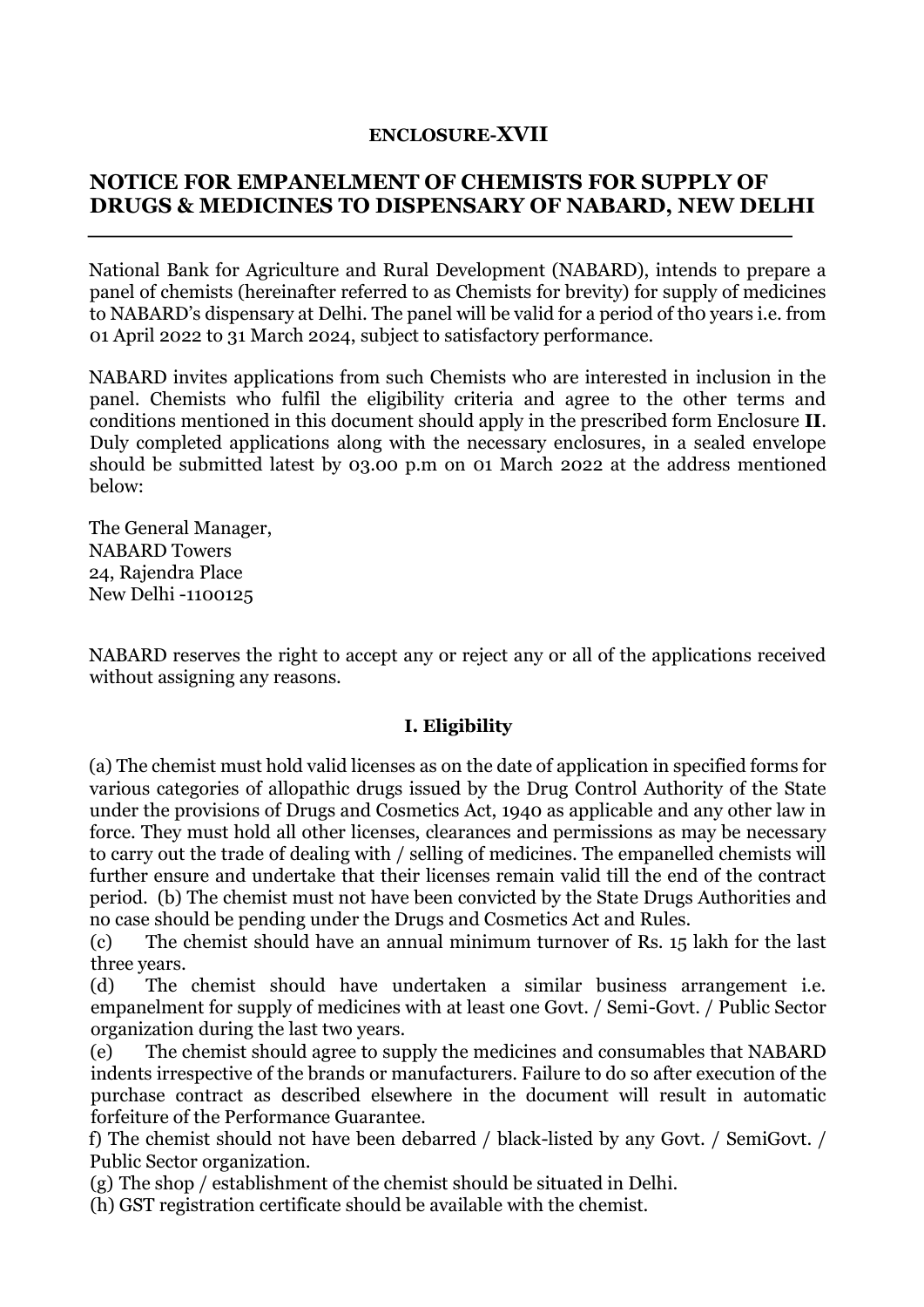(i) The chemist should have a computerized billing system.

### **II. Terms and Conditions**

#### **1. Scope of work**

The Bank Medical Officer (BMO) shall issue credit slip in the prescribed format in favour of the employees (serving/retired staff) of the Bank prescribing therein the medicines to be supplied by the empanelled chemist. Accordingly, the chemist shall supply the medicines prescribed by BMO to the Bank's employee after obtaining due authentication i.e. name, signature, designation etc. on the credit slip. The chemist shall submit the bill along with the original credit slips on monthly basis for payment.

#### **2. Pricing**

The chemist shall quote uniform discount on retail price printed on Strip / Bottle / Unit packed in percentage term in respect of all items of supplies to be made irrespective of their brands or manufacturers. It should be noted that liability to pay any duties, levies or taxes leviable under the law would be that of the chemist. The Bank will only pay the labelled MRP minus discount offered thereon. The quoted offer shall remain valid for the entire duration of the contract. The chemist shall supply price list of medicines to the Bank for record and for processing the bills.

The chemist will also have to bear all the expenses etc. connected with proper packaging, carting, transportation etc. in connection with supply to any place specified by NABARD. NABARD will pay only the quoted rates. The quoted offer shall remain valid for the entire duration of the contract.

#### **3. Period of Contract**

The empanelment contract shall be for a period of two years subject to satisfactory performance.

#### **4. Documents establishing eligibility**

The following documents should be submitted along with the application.

- i) Self attested copies of valid licences held by the chemist as on the date of application.
- ii) Copy of GST registration.
- iii) A copy of PAN allotted to the chemist.

### **5. Procedure for application**

All pages of this document must be signed with seal at the bottom and sent together with duly filled in application form attaching all specified documents. Eligible chemists may submit applications in closed and sealed envelopes superscribed as "Application for Empanelment of Chemists for Supply of Medicines" accompanied by the copies of documents as indicated at item No.\_\_\_\_ of the Notice. Applications should be addressed to the General Manager, NABARD, NABARD Towers, 24, Rajendra Place, New Delhi – 1100125.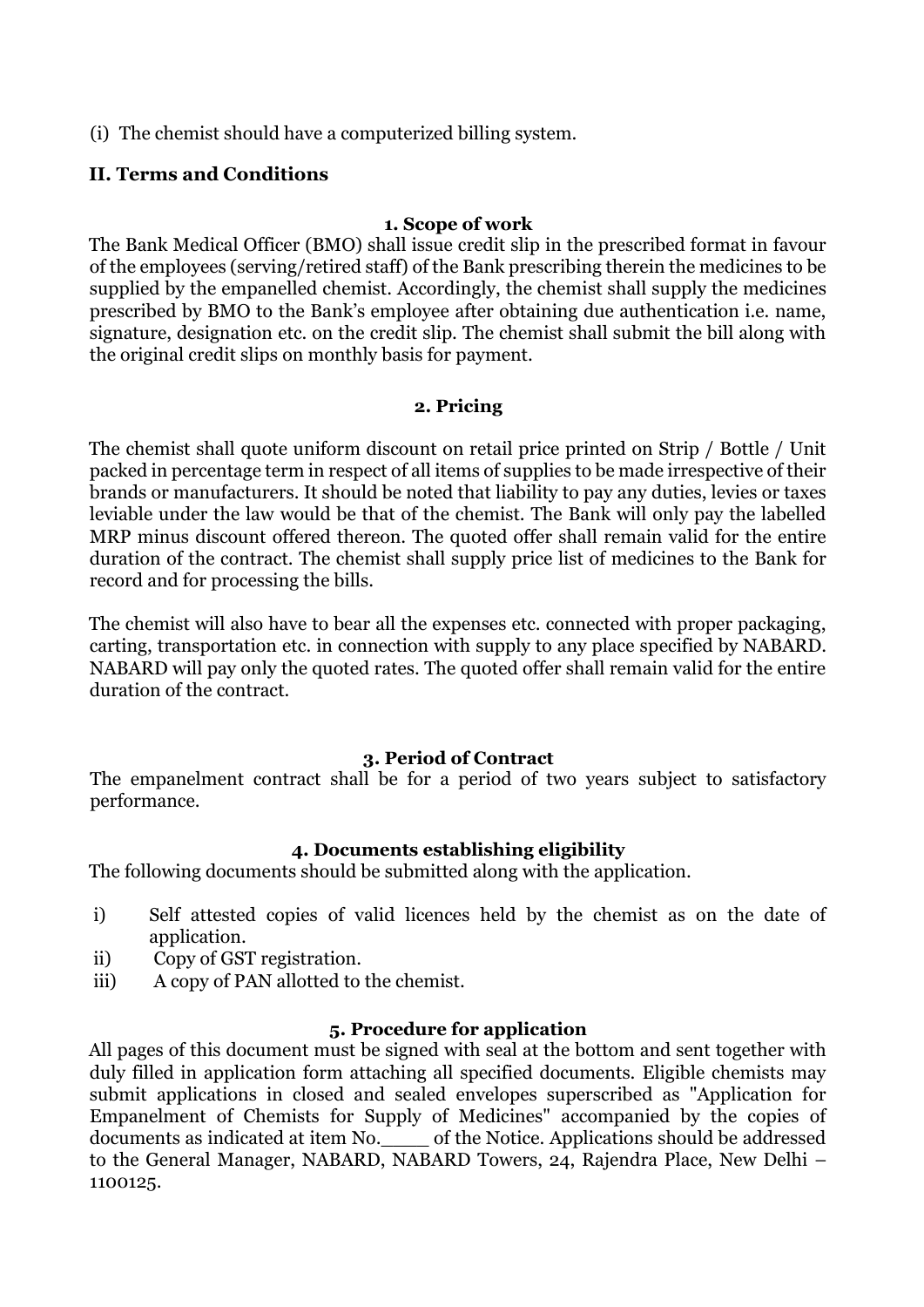The chemist will be responsible to ensure that his application is submitted before the due date and time. NABARD is not responsible for non-receipt of applications within the specified date and time due to any reasons including postal delays or delay in transit.

### **6. Right to accept / reject any or all applications**

Applications received after the due date and time or incomplete in any respect are liable to be rejected. NABARD reserves the right to accept or reject any or all of the applications in full or part without assigning any reasons. NABARD reserves the right to scrap the panel at any time, without assigning any reasons thereof. NABARD's decision in this regard shall be binding and final. The General Manager, NABARD, New Delhi Regional Office has the right to modify / alter any requirements in this document at his discretion in the interest of NABARD as deemed appropriate by him. His decision in this regard shall be final.

### **7. Indent for and delivery of supplies**

a) On receipt of credit slip for supply of medicines issued by BMO, the delivery of supplies in full shall be made before 5.15PM on the same day.

b) In case of indent for specific brand of medicines, the brand shall not be substituted. In other cases medicines confirming to Schedule M specifications of the

Central Drugs Standard Control Organization shall be supplied.

c) Supplies are required to be made in original packing of manufacturer. The packing should approximately be nearest to the total quantity indented of any particular medicine/drug.

d) Every medicine has its own shelf-life period mentioned on the label of medicine. The shelf life of medicines supplied should not have passed more than half of its shelf life at the time of supply. Medicines/Drugs that are nearing its expiry date will be returned to the chemist.

e) The chemist should not stop the supplies of the medicines/drugs without giving 30 days' notice.

#### **8. Presentation of bills**

a) The chemist shall present the bill to NABARD, New Delhi RO for the supplies made. The bill should clearly indicate the details of the supplies made such as name of the item, quantity, rate, discount amount, name of manufacturer, batch No., date of manufacture & expiry date, indent No. with date etc. and any other information required by NABARD.

b) The bill shall be supported by the original indent along with the certificate from the authorised official of NABARD in charge of the dispensary under his/her signature, with date, seal of the office for receipt of the items indented.

c) Incomplete bills not accompanied by any of the particulars mentioned in (a) & (b) above will not be entertained.

#### **9. Payment**

Payment shall be made after submission of the bill on monthly basis. The payment shall to be made through NEFT for which chemist shall submit duly filled in NEFT Mandate Form

#### **10. Corrupt, fraudulent or unethical practices**

NABARD requires that the chemist observes the highest standards of ethics during the procurement and execution of contract for supply of medicines. The medicines/drugs to be